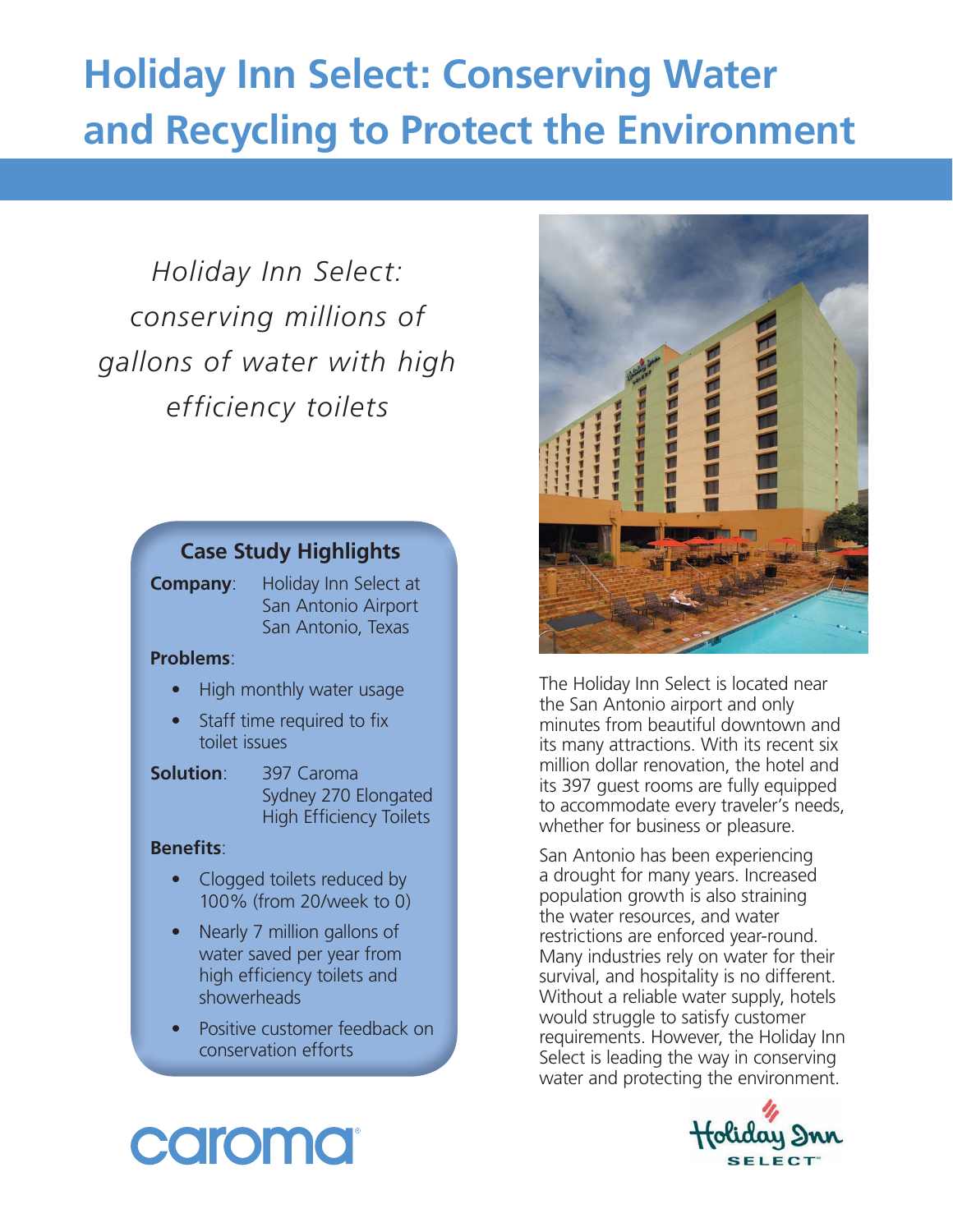The Holiday Inn Select received the 2008 WaterSaver Award from San Antonio Water System (SAWS). Every year, SAWS honors businesses that have increased their water use efficiency or promote water conservation through education or technology. Holiday Inn Select installed high efficiency fixtures in every guest room, saving nearly seven million gallons of water per year.

Scott Larsen, General Manager of Holiday Inn Select, strongly supports the protection of the environment. "We at the Holiday Inn believe that we need to preserve water in order to help the drought condition in San Antonio but also to help protect the environment and have water to use for other critical necessities. The best part about water conservation: it is so easy for you and me. It's as simple as changing a fixture in a bathroom."

Holiday Inn Select had an in-house guest that knew about SAWS commercial programs for water conservation and discussed the potential with Larsen. 40% of SAWS' annual water sales are from commercial customers, such as the hospitality industry, and there is a great potential for water savings through the commercial conservation programs. Larsen contacted SAWS regarding water conservation programs, and in July 2007, the Holiday Inn Select began installing high efficiency toilets.

A high efficiency toilet provides a 20% water savings over the industry standard of 1.6 gallons per flush. Many households and industries have toilets installed that use

*"We strongly believe in conserving environmental resources, and the Caroma toilets help us save about 6.9 million gallons of water per year."*

*Scott Larsen General Manager Holiday Inn Select San Antonio Airport*

considerably more water per flush: 3.5 gallon, 5 gallon, and even 7 gallon toilets are still being used. By simply replacing an older, high volume toilet with a high efficiency toilet, thousands of gallons of water could be saved in a single household.

Prior to July 2007, the Holiday Inn Select had 3.5 gallon per flush toilets installed in their 397 guest rooms. Through the SAWS commercial program, Caroma Sydney 270 elongated toilets were chosen to replace the older toilets. The Sydney 270 elongated toilets, as well as all Caroma toilets, are high efficiency and dual flush. Being dual flush, the user has two options for flushing. A full flush for solid waste uses 1.6 gallons of water per flush. A half flush is used for liquid and paper waste and uses only 0.8 gallons of water per flush. Based on a one to four solid to liquid flush ratio, the Sydney range of toilets averages only 0.96 gallons per flush. Comparing that to the 3.5 gallon toilets previously installed, each Caroma toilet installed saves more than 2.5 gallons per flush.

"Installing the Caroma dual flush toilets are one of the best ways to conserve water," states Larsen. "After just one month of use, the water savings were tremendous. It is amazing to think that if we are only at 50% occupancy and have three flushes per room, we'd save more than 1500 gallons of water – in just one day! Combining the savings from the Caroma toilets and high efficiency showerheads, we expect to save about 6.9 million gallons of water per year."

The water savings have been impressive. For example, when comparing January-November 2006 versus 2008 indoor water usage results, the Holiday Inn Select saved more than 4.4 million gallons of water, averaging a 31% savings each month.

Replacing other toilets with Caroma dual flush toilets are an easy process. According to Larsen, "The installation process went very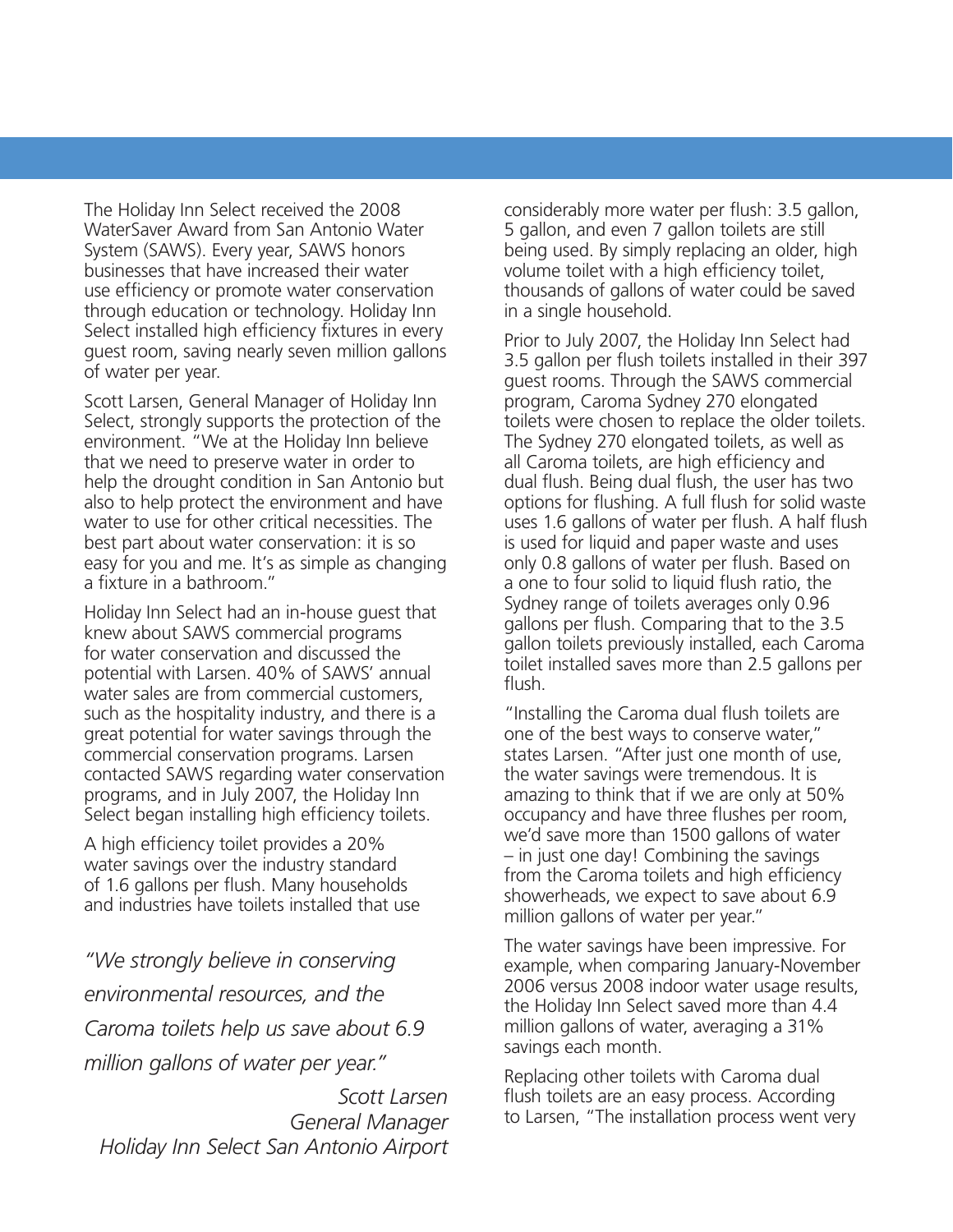smoothly. For such a large retrofit project, we did not lose one room night due to the installation." The two piece toilets have a large concealed trapway. The trap is nearly double the industry average. "We have been amazed at the number of blockages we've experienced…or in this case, the number we have not experienced. We used to average 20 clogged toilets per week, but since the Caroma toilets have been installed, blockages have been totally eliminated. Our maintenance engineers can focus efforts on other areas."

Another benefit to Holiday Inn Select is the guest comments. "Our guests just love the toilets. We've received many positive comments about the design of the toilet and most importantly, how great it is that we're helping conserve precious water resources."

#### **Other conservation efforts**

Holiday Inn Select is a conservation leader. Not only are they saving millions of gallons of water each year, but they are the first hotel in San Antonio to implement a recycling program. Starting at the end of 2006 with recycling paper, the hotel saved 21 million tons in the first year! The successful program then expanded to include glass, cardboard, aluminum, and paper, and in the first five months, saved more than 37 million tons of recycled material. This is a substantial savings for the local landfills.

In early 2006, the hotel also replaced older light bulbs with compact fluorescent lighting. This uses less energy and saves on greenhouse gas emissions. Combining the recycling and lighting conservation efforts, the hotel is expecting to save \$44,000 per year.

Holiday Inn Select is a true leader in resource conservation. With its water conservation efforts replacing older fixtures with high efficiency Caroma toilets and showerheads, recycling and lighting programs, Holiday Inn Select San Antonio Airport is a pioneer for the hospitality industry.



Holiday Inn Select San Antonio Airport hotel receives WaterSaver award for water conservation (from left to right): Alexander Briseno, Chairman of SAWS Board of Trustees Scott Larsen, General Manager of Holiday Inn Select Robert Puente, Interim SAWS President and CEO

#### **2009 changes**

During 2009, Caroma will be replacing the Sydney range of high efficiency toilets with Sydney Smart HETs, providing even greater water savings. The dual flush Sydney Smart range uses 1.28 gallons per flush for a full flush and 0.8 gallons per flush for half flush, averaging only 0.9 gallons per flush. The Sydney Smart range includes six bowl configurations and are now available in white and biscuit.

*"We used to average 20 clogged toilets per week, but since the Caroma toilets have been installed, blockages have been totally eliminated."*

*Scott Larsen*